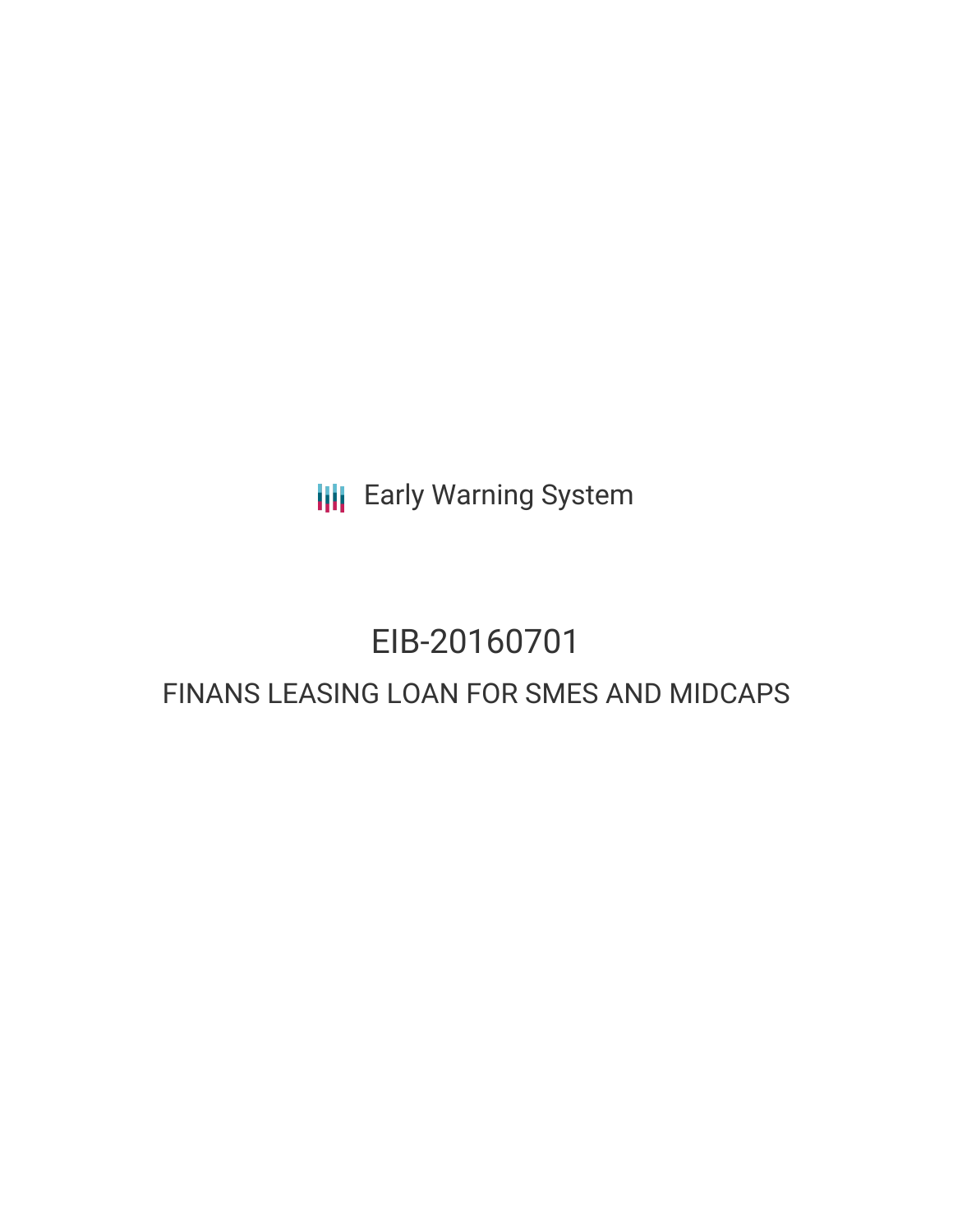

#### **Quick Facts**

| <b>Countries</b>               | Turkey                         |
|--------------------------------|--------------------------------|
| <b>Financial Institutions</b>  | European Investment Bank (EIB) |
| <b>Status</b>                  | Approved                       |
| <b>Bank Risk Rating</b>        |                                |
| <b>Borrower</b>                | FINANS FINANSAL KIRALAMA AS    |
| <b>Sectors</b>                 | Finance                        |
| Investment Type(s)             | Loan                           |
| <b>Investment Amount (USD)</b> | \$108.00 million               |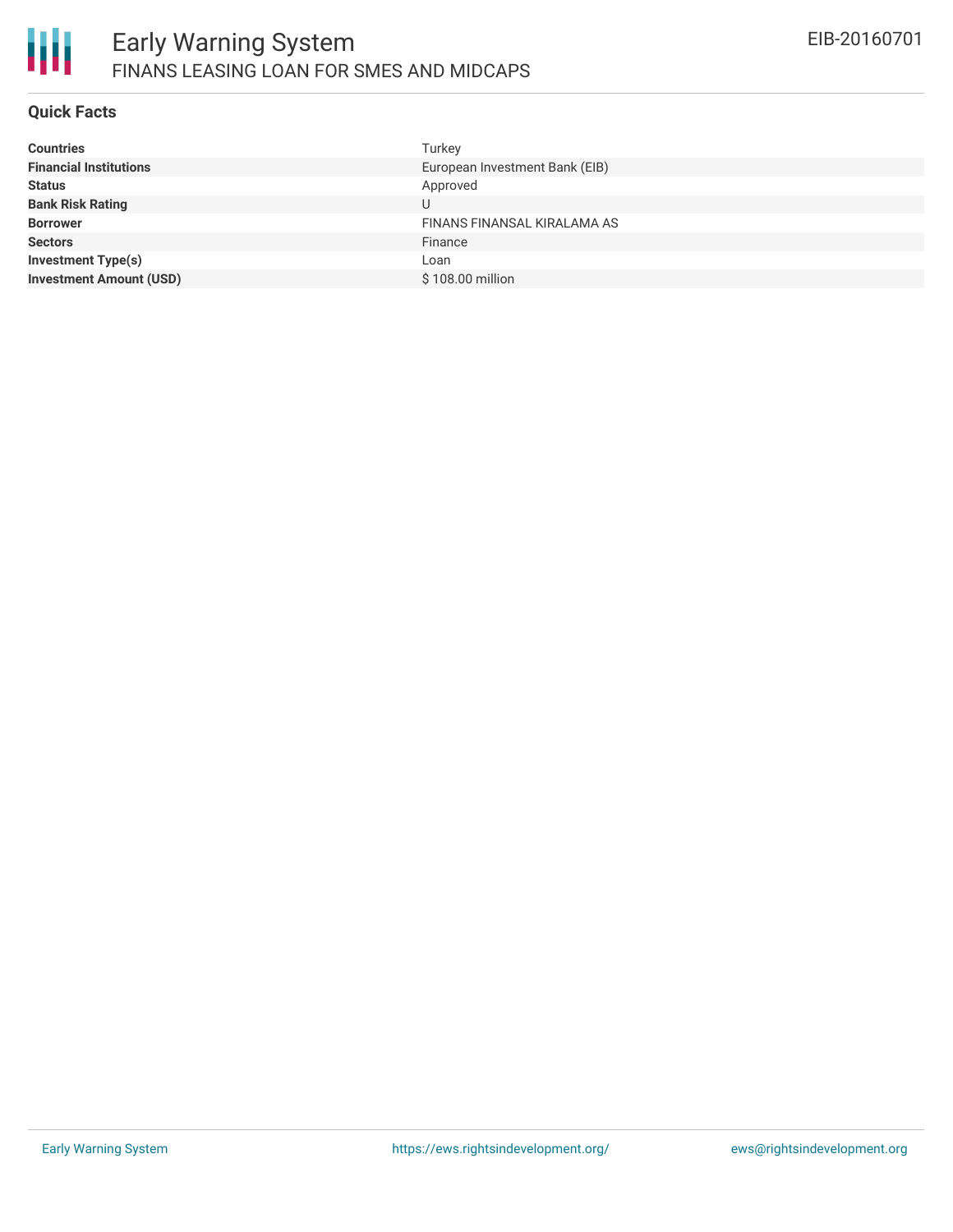

# **Project Description**

This project involves an EIB loan for the financing, via leasing schemes, of small and medium-sized projects in Turkey promoted by small and medium-sized enterprises (SMEs) and mid-caps in eligible sectors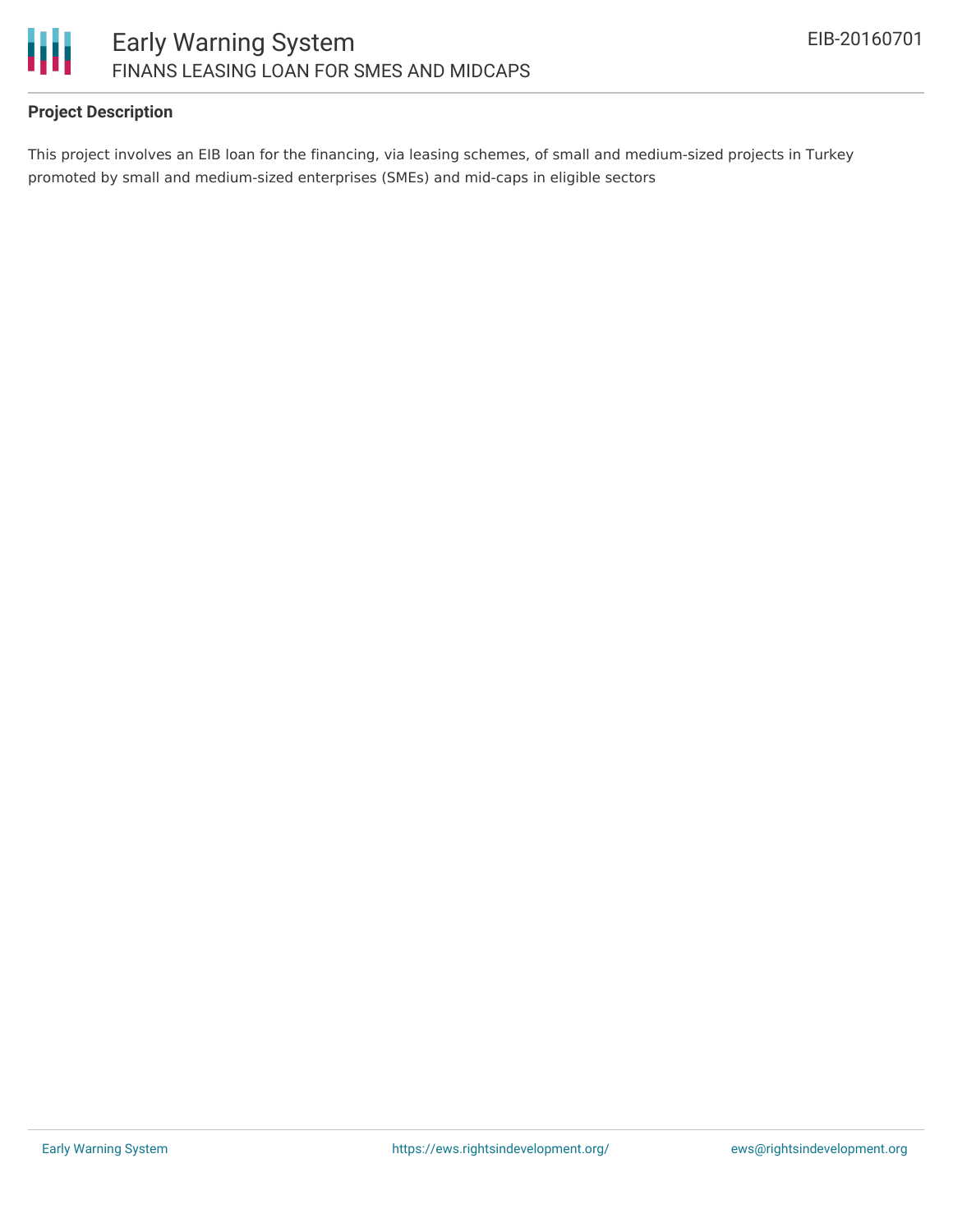

## **Investment Description**

European Investment Bank (EIB)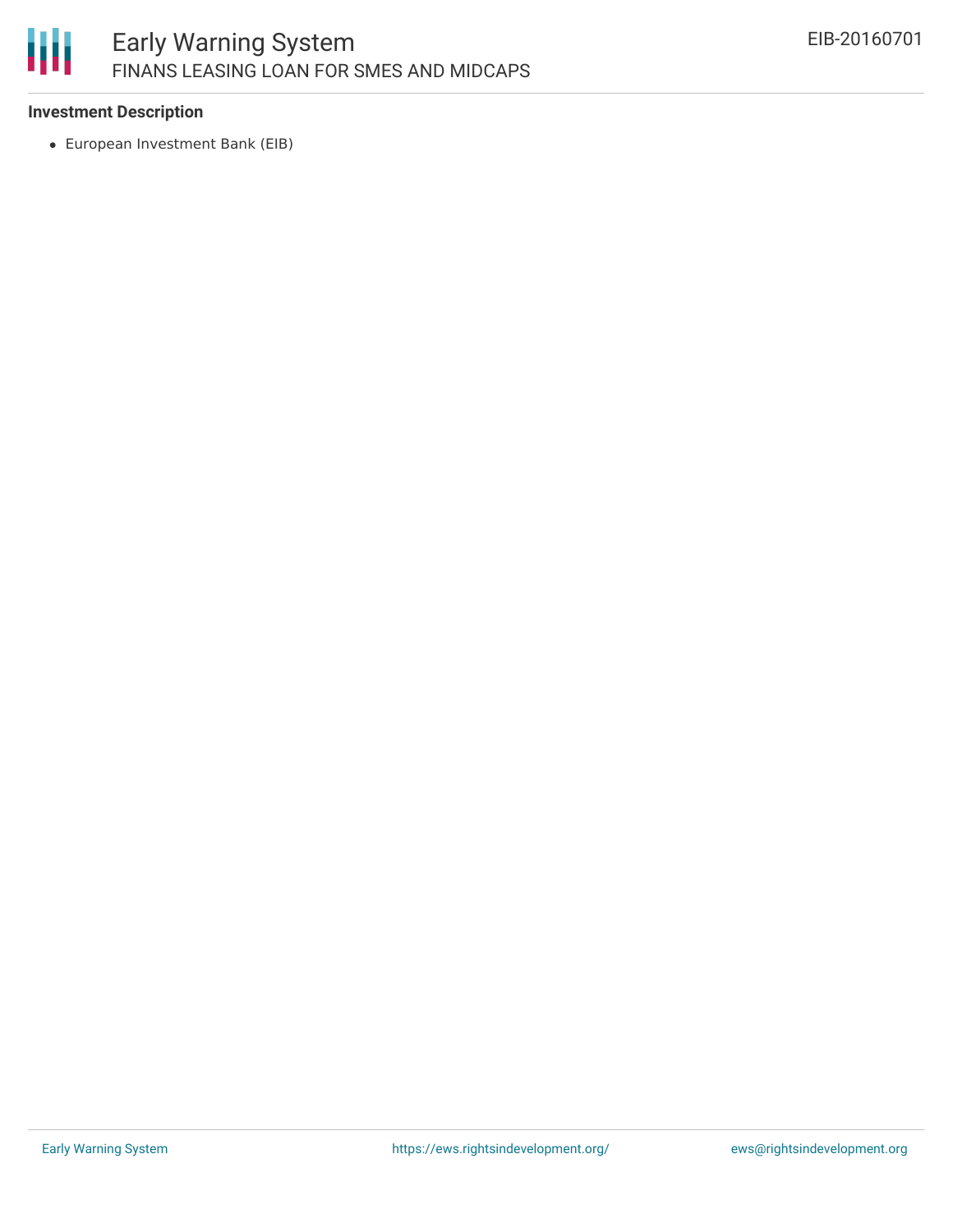#### **Contact Information**

#### ACCOUNTABILITY MECHANISM OF EIB

The EIB Complaints Mechanism is designed to facilitate and handle complaints against the EIB by individuals, organizations or corporations affected by EIB activities. When exercising the right to lodge a complaint against the EIB, any member of the public has access to a two-tier procedure, one internal - the Complaints Mechanism Office - and one external - the European Ombudsman. A complaint can be lodged via a written communication addressed to the Secretary General of the EIB, via email to the dedicated email address complaints@eib.org, by completing the online complaint form available at the following address: http://www.eib.org/complaints/form, via fax or delivered directly to the EIB Complaints Mechanism Division, any EIB local representation office or any EIB staff. For further details, check: http://www.eib.org/attachments/strategies/complaints\_mechanism\_policy\_en.pdf

When dissatisfied with a complaint to the EIB Complaints Mechanism, citizens can then turn towards the European Ombudsman. A memorandum of Understanding has been signed between the EIB and the European Ombudsman establishes that citizens (even outside of the EU if the Ombudsman finds their complaint justified) can turn towards the Ombudsman on issues related to 'maladministration' by the EIB. Note that before going to the Ombudsman, an attempt must be made to resolve the case by contacting the EIB. In addition, the complaint must be made within two years of the date when the facts on which your complaint is based became known to you. You can write to the Ombudsman in any of the languages of the European Union. Additional details, including filing requirements and complaint forms, are available at: http://www.ombudsman.europa.eu/atyourservice/interactiveguide.faces